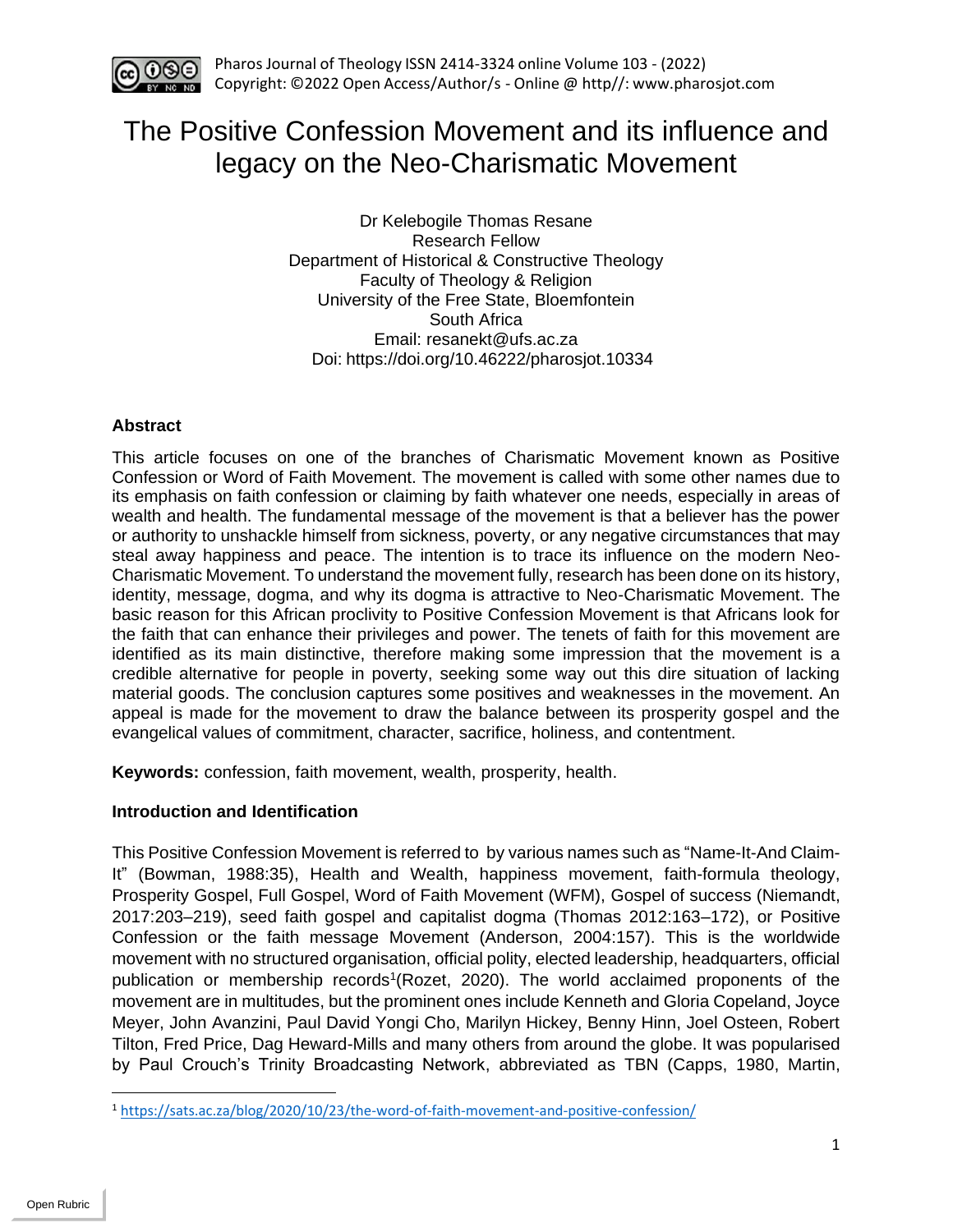

1988:3, Bowman, 1991). The television networks were and still are the extensive tool used by the Pentecostal groups, as Johns (1998:78) also attests that "Pentecostal leaders such as Oral Roberts introduced the movement to many American families via the television." These networks reached the African continent and today there are even television channels operated from Africa, carrying the Neo-Charismatic message around the clock. "In Africa, Word of Faith is sweeping the continent. *Christianity Today* estimates that more than 147 million of Africa's 890 million people are "renewalists", Pentecostals or charismatics who believe the health and wealth gospel. Sociologists say the message of money, cars, houses and the good life is almost irresistible to poor and oppressed audience" (Zavada, 2018).

This movement was introduced in South Africa by Ray McCauley's Rhema ministries based in Randburg, north of Johannesburg in the early eighties (Frahm-Arp, 2018, Mashau & Kgatle, 2019:1). From Rhema, the movement through its positive confession doctrine started to mushroom in numerous Charismatic church formations such as Hatfield Christian Church, the Vineyard Group, Durban Christian Center etc. (Thompson, 2004:130-131, Anderson, 1987:74). It is recently displayed in the New Prophetic Churches, some brought by leaders from the other parts of the African continent, especially West (Nigeria, Ghana etc.) and Central and South - East African (Democratic Republic of Congo, Malawi, Zambia etc.) regions.

## **History and Dogma**

The movement traces its origin to the controversial Baptist evangelist known as E.W Kenyon of the early 1880s. The home base of this theology was Emerson College of Oratory in Boston. Kenyon was neither Pentecostal nor Charismatic, but promoted divine healing based on the strength of one's confession (Hamon, 1990).The movement disappeared from theological and Christianity evolutionary landscape, though dogmatically it sporadically popped up through historical Pentecostal effloresces, especially through the Latter Rain Movement. It surfaced and exerted itself in the 1970s. This is where I take it from, as it winded and slithered itself through Charismatic renewal to the current Neo-charismatic era. The teaching of victorious, prosperous, healthy living, in the natural and spiritual emerged from three camps (B Hamon, 1990:132):

1. Oral Roberts's ministry of teaching the seed faith principle of sowing and reaping, of sowing finances to reap finances.

2. Robert Schuller's ministry of positive living and success principles.

3. The group of ministers who became known as "prosperity preachers," the "Faith message teachers," or the "Word People."

The promoters and the renowned proponents of the movement are Kenneth Hagin and Kenneth Copeland. Hagin was born with a deformed heart on the 20<sup>th</sup> August 1917<sup>2</sup>. He got "born again" on the  $22<sup>nd</sup>$  April 1933, with some supernatural encounter with God in 1<sup>st</sup> January 1934 upon meditating on the Markan text: "Truly I tell you, if anyone says to this mountain, 'Go, throw yourself into the sea,' and does not doubt in their heart but believes that what they say will happen, it will be done for them. Therefore, I tell you, whatever you ask for in prayer, believe that you have received it, and it will be yours (11:23-24). He recited and repeated the text confessionally asking the Lord for healing. It was from this point that Hagin started to build his theology of 'Believe in your heart, say it with your mouth, and receive it' (Resane, 2008:57). This became a universal theology of the positive confession movement theology. Hagin became very popular in the

<sup>2</sup> 'The Hagins' Ministry, *World Religion.* <https://tulsaworld.com/> (Viewed 18 May 2022)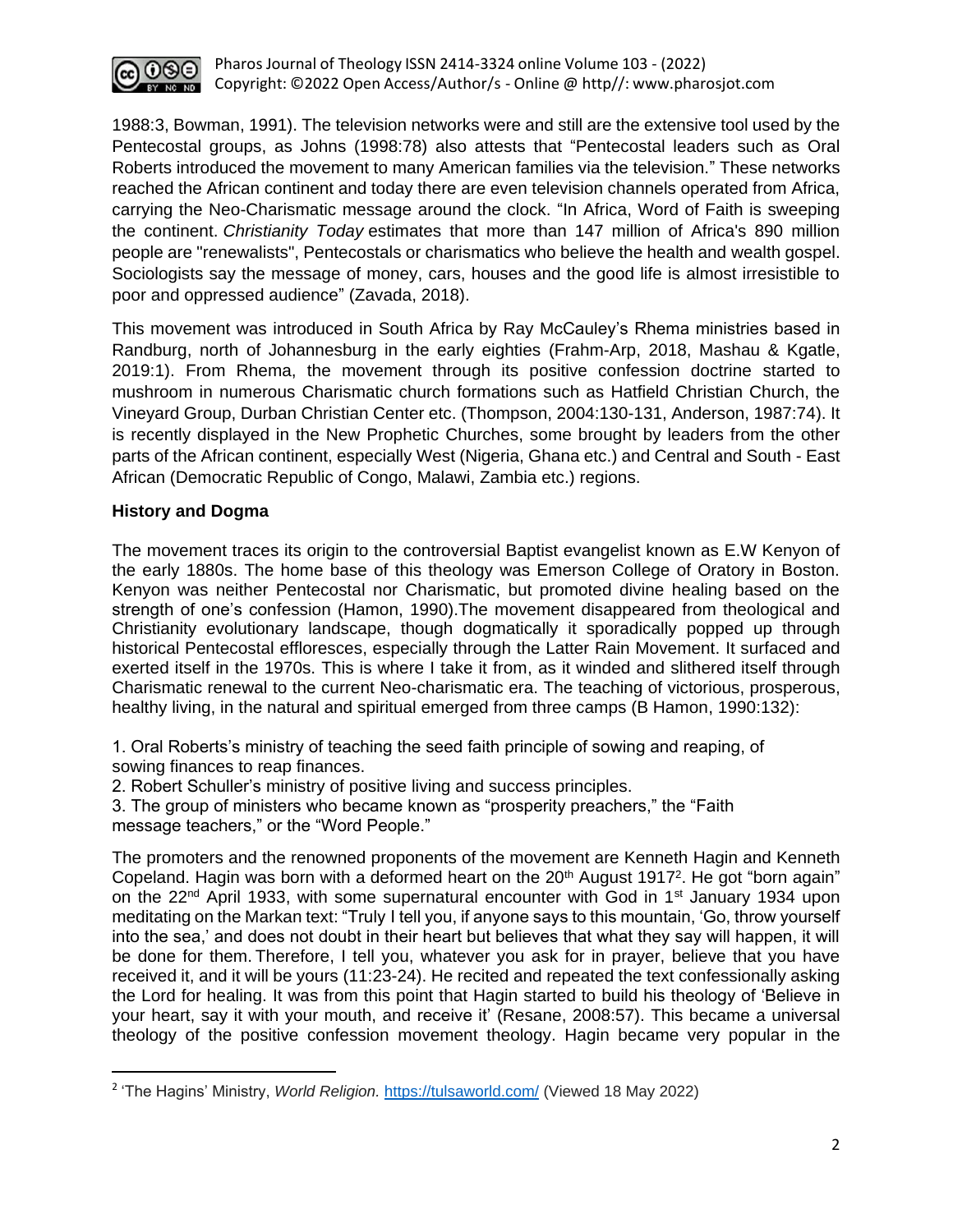

seventies as his ministry was plummeting almost through the world. One of the milestones for his ministry was the establishment of Rhema Bible Training Center in Tulsa, Oklahoma in 1974 (Anderson 1987:74). Out of this institution, the graduates engaged missionally "throughout the world propagating Hagin theology of health, wealth, and happiness through confession" (Resane, 2008:58).

Hagin is internationally titled "the Father of the Faith Movement" (Anderson, 1987:74; Brown, 2011:152). His dogma is widely derived from Kenyon's convictions, which accentuates faith as a key to physical healing, material prosperity, and happiness (Hagin, 1991:19-20). Of course, this teaching receives criticism from scholars as its biblical hermeneutics is based on selective texts, that are always quoted out of context. The same level of critique can be highlighted that "many provisions of the Scripture are interpreted unconventionally, mainly in accordance with the "theology of prosperity"' (Grabovska, Talko, Kahamlyk, Honcharenko & Sierova, 2021:101). In agreement with Kenyon's biblicist leniency, Hagin is of a strong opinion that the Bible is to be believed and confessed, and if done, success is expected or even guaranteed (Hagin, 2008:13).

The second proponent is Kenneth Max Copeland. Biographically, one can glean from websites that he was born on the 6<sup>th</sup> December 1936 in Lubbock, Texas. His parents were Aubrey Wayne and Vinita Pearl (nee Owens) Copeland.<sup>3</sup> He married three times. In 1955-1958, he was married to Ivy Bedford, married Cynthia Davis in 1958, divorced her in 1961, and married his present wife, Gloria (nee Neece) Copeland in 1963.<sup>4</sup> He enrolled with Oral Roberts University in 1967 and came very close to Oral to an extent that he became his chauffeur. His ministry operates from Fort Worth, Texas with infrastructure on a 33-acre (13 hectares) property worth hundreds of millions. It is where his famous church, Eagle Mountain International Church is based, together with television and radio production facilities, warehouse and distribution facilities, family residence, and the airport. These facilities employ about five hundred people. Copeland became a great admirer of Hagin's theology and embraced it in totality (Atkinson, 2007).

Hagin prophesied over him, mentored and ordained him for the ministry (Balmer, 2004:189). Some of the fruits of his ministry labour includes the likes of Jerry Savelle, Fred Price, Charles Capp, and Robert Tilton. These have their outstanding ministries of their own character. Copeland is one of the wealthiest pastors in the world, and researchers wonder if this faith confession is really working for him.

## **Message and Dogma**

The fundamental message of the movement is that a believer has the power or authority to unshackle himself from sickness, poverty, or any negative circumstances that may steal away happiness and peace. Believers can "bring into existence what they state with their tongue, since faith is a confession and a tongue is a force" (Moriarty, 1992:78). In one of the published tracts, Kenyon expressed his confession conviction in biblicism:

> Confession always goes ahead of healing. Don't watch symptoms, watch the Word, and be sure that your confession is bold and vigorous. Don't listen to people. Act on the Word. Be a doer of the Word. It is God speaking. You are healed. The Word says you are. Don't listen to the senses. Give the Word its place. God cannot lie (1943:26).

<sup>3</sup> ["Texas Birth Index, 1903–1997".](https://www.ancestrylibrary.com/interactive/8781/TXBTH_1936_000208e?pid=2675215) *www.ancestrylibrary.com*. [Archived](https://web.archive.org/web/20201228190711/https:/ancestrylibrary.proquest.com/aleweb/ale/do/login) from the original on December 28, 2020. (Viewed 18 May 2022).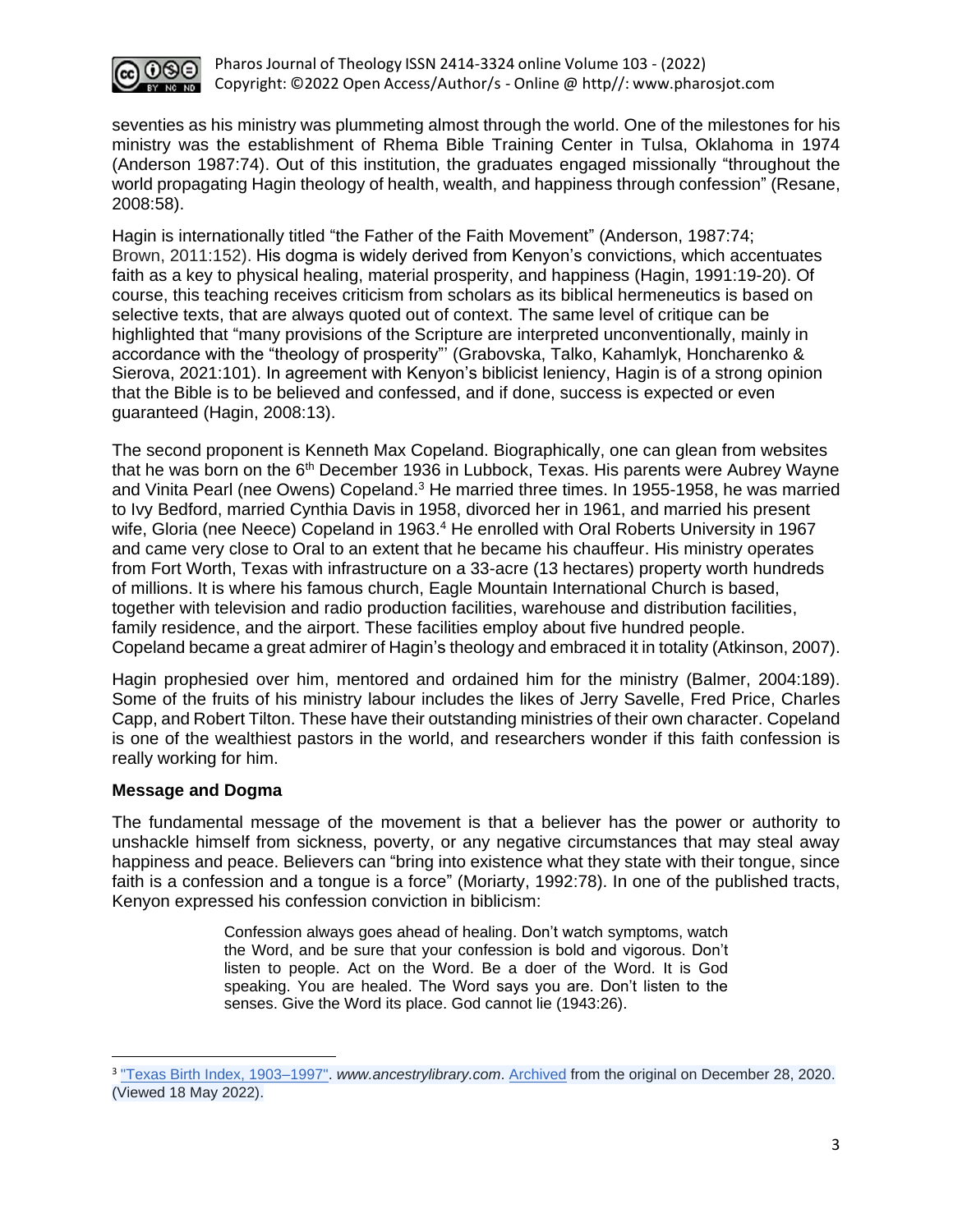

Confession is inseparable from the preaching activities (kerygma) of Positive Confession Movement. It is through confession that a believer unlocks the resources of heaven.

> Members are taught that once they know who they are in Christ, they can then speak the same words about themselves that God has spoken about them in the Bible. This allows them to access and exercise the power vested in them through their identification with Christ's finished work on the cross…. In the biblical account of creation, God spoke and there was light. The Faith Message teaches believers that the same world-creating power is theirs as born-again Christians, and that it is a spiritual law that the spoken word sets creative (or destructive) forces in motion. (Harrison 2005:9-10).

It is, therefore, justifiable to make conclusions like Vreeland (2007:87) that "Word of Faith refers to charismatics with an overt emphasis on divine healing and financial prosperity." Health, wealth and happiness are regarded as God's blessings accessible by faith. The catchword is "What I confess, I possess." From its historical roots in Kenyon, their dogma is well summarised by Moriarty (1992:79) that according to Isaiah 53:4, Matthew 8:17, and 1 Peter 2:24, the perfect atoning work of Christ on the cross "has provided" (past tense) complete physical healing for "all" sickness and disease. The believer's job is to believe and to positively confess (or claim) physical healing, which was already provided for in the perfect redemption of Christ on the cross. For Kenyon, physical healing and prosperity were equated, therefore inseparable. This is confirmed by Andile Zulu in the South African Weekly newspaper, *Mail and Guardian* that these preachers are doctrinally convinced that: "The salvation of humanity is a contractual agreement with God. Belief and surrender to Christ delivers not only atonement for one's sins but also exceptional health and extraordinary wealth. Through potent prayer, positive confessions and generous church offerings, one can access God's ancient promise of prosperity." 5

This South African weekly newspaper's article; '*The 'prosperity gospel' excuses poverty and its true causes in Africa'* at the beginning of 2022 was published out of concerns perpetrated by some Neo-Charismatic preachers' theology on poverty. For instance, the issue starts by validating their research that: Pastor Chris Oyikhalome, leader of Christ Embassy sees poverty as "an affliction of those lacking faith," while Prophet Shepherd Bushiri of the Enlightened Christian Gathering reminds people constantly "that poverty is a demonic force that can only be wrestled into submission through spiritual warfare." Devotees are encouraged, sometimes in some ungodly or with commercial intent, to give financially to the ministry. The more one gives, the more they receive in return. Donations to Christian ministries will always increase one's material wealth (Gbote, 2014:54). The ministry has become a *stokvel.* 

*Stokvel* is generally a club of people forming an investment society where members make regular agreed amount, generate profit to share with members equitably at the end of a designated period. It is an:

informal group savings scheme in which members voluntarily agree to contribute a fixed amount to a common pool regularly. This could be on a weekly, fortnightly or monthly basis (Lukhele, 1990:504).

It can be run weekly, monthly, quarterly or annually, depending on the agreement conditions agreed upon by members. It is an "informal savings organisations in the African community in South Africa" (Mashigo & Schoeman, 2012:50). Google definition of *stokvel* is "an informal savings pool or syndicate, usually among Black people, in which funds are contributed in rotation,

<sup>5</sup> <https://mg.co.za/africa/2022-01-13-the-prosperity-gospel-excuses-poverty-and-its-true-causes-in-africa/>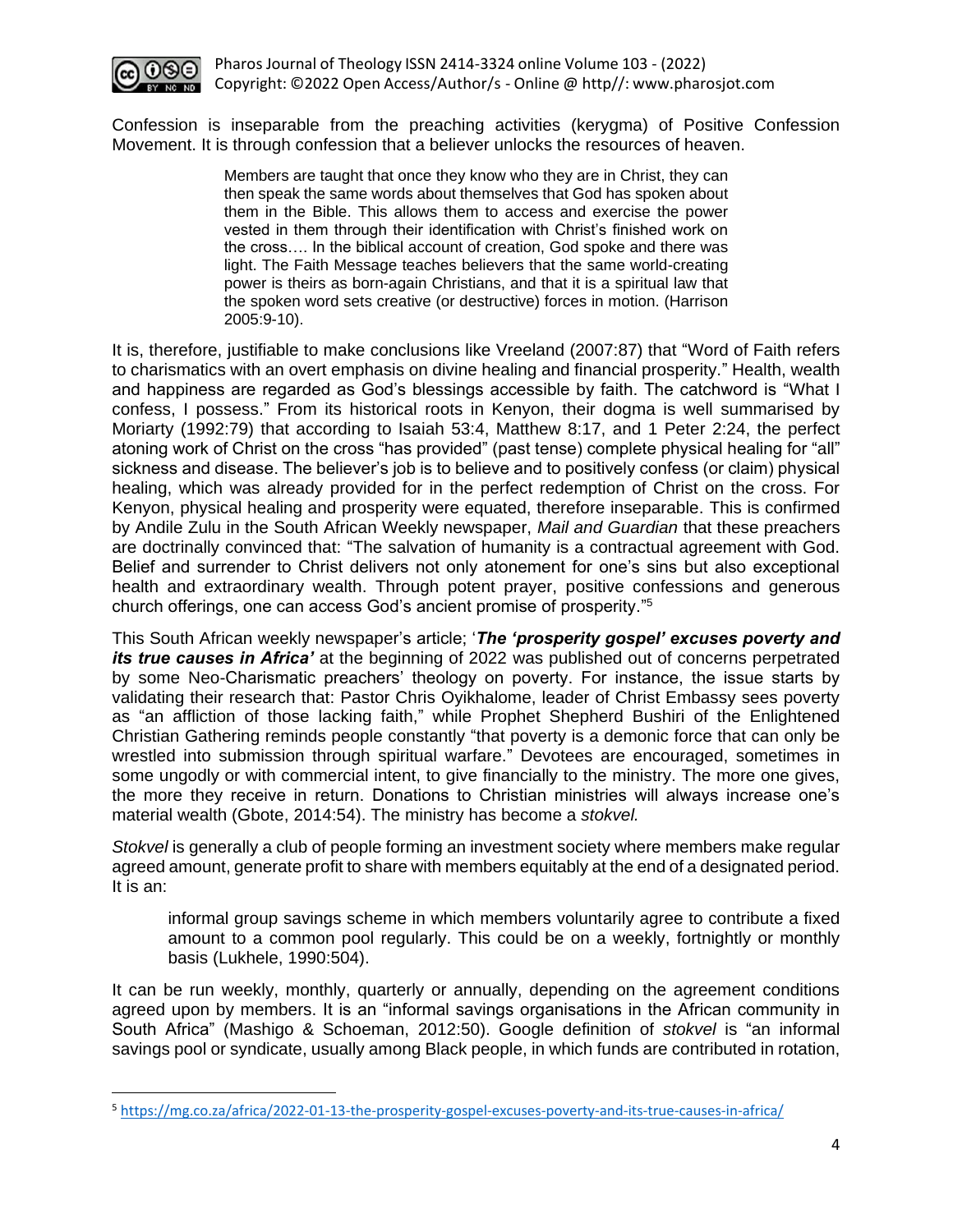

allowing participants lump sums for family needs (esp funerals)" 6 It is one of the key strategies of poverty-alleviation commonly practiced by black South Africans (Matuku & Kaseke, 2014:504).

In the context of this discussion, the exchange rate here is between the preacher and the devotees. Devotees must give money through faith confession to the ministry or minister. Then it becomes *gee-vir gee* or *goedere ruils* as we say in Afrikaans. It is a principle of *give me and you receive back,* or *I put in, therefore must get something in return*. It is almost like gambling, where luck (expectation) must be bought (betting) with profit expected to go positive. If it goes negative, a bettor is blamed. Baron and Maponya (2020:7) speak of stokvel ecclesiology that: "The church that follows the pattern of a 'stokvel' is inward looking because a stokvel is a system that is used by a particular group of people for a specific purpose".

The teachers of the movement are marked with a track record of this *gee-vir-gee* theology of giving, putting God under some obligation to respond positively to the devotee's act of giving. For instance, one of their teachers Price (1984:69) pointed out "Tithing is God's primary way of materially and financially blessing His people." He further emphasised that "The moment YOU give, GOD gives" (1984:114). In agreement with Savelle (1980:5), Price (1984:51) also stated that the principles or laws of tithing and giving are universal and are there to "govern the operation of God's prosperity in a person's life." The very Savelle (1980:110) stated that "Giving is very important for prosperity." Copeland's wife, Gloria took the ideology of giving further by claiming: "You give \$1 for the Gospel's sake and \$100 belongs to you ... give \$1 000 and receive \$100 000" (1978:54). Following this train of thought means sowing and reaping equals or leads to receiving materially from God in proportion to how much one sows or gives. Her husband leaves no stone unturned and convincingly teaches that by giving one "involves God in your financial affairs" (1986:12). He expounds this notion that God has a "formula for success" (Copeland 1978:70), "Keys to Prosperity", or "Laws of Prosperity", a "success principle in His Word whereby you may prosper" (Copeland, 1986:2). One of their friends, Willis (1975:47) agrees that "If you are going to receive finances, you must plant some finance seed"

The devotees are constantly indoctrinated to release their faith in order to receive their wealth or health. In this positive confession spirituality, tithes and offerings "...serve similar purposes as gifts offered to God with the purpose to earn God's blessings of well-being and prosperity" (Nel, 2019:4). Members are required to contribute financially. "Of all the particulars of doctrine taught… tithing would have to be numbered among the most frequently and strongly emphasized" (Harrison, 2005:97). The teaching emphasizes that failure to tithe affect not a defaulter alone, but other members from prospering (2005:98). Failure to tithe is regarded as sin to be repented from. Strong worded criticism emerged out of scholarship about commercialisation of the gospel. The fact of the matter in the public domain is that "Charlatans are perverting the gospel because of the love of money" (Ewool & Diboro, 2021:159). Scholars have identified that the effects of prosperity Gospel in modern African Christianity is a major cause of the proliferation of new charismatic movements (Anim, 2010).

At the end of the day, the poor is blamed for lack of faith, or harbouring some form of unconfessed sin. The problem is that people are burdened with guilt, because their lack of prosperity is equated to unbelief. Failures in areas of giving place people in the position of financial hardship. They are bullied into going extra mile by giving more in order to get better returns. In the situation, the message that comes through to the poor is that they should "…think positively and ignite the Godly power within them to instruct their cheque books or bank accounts to yield more

<sup>6</sup> <https://www.google.com/search?q=stokvel+definition>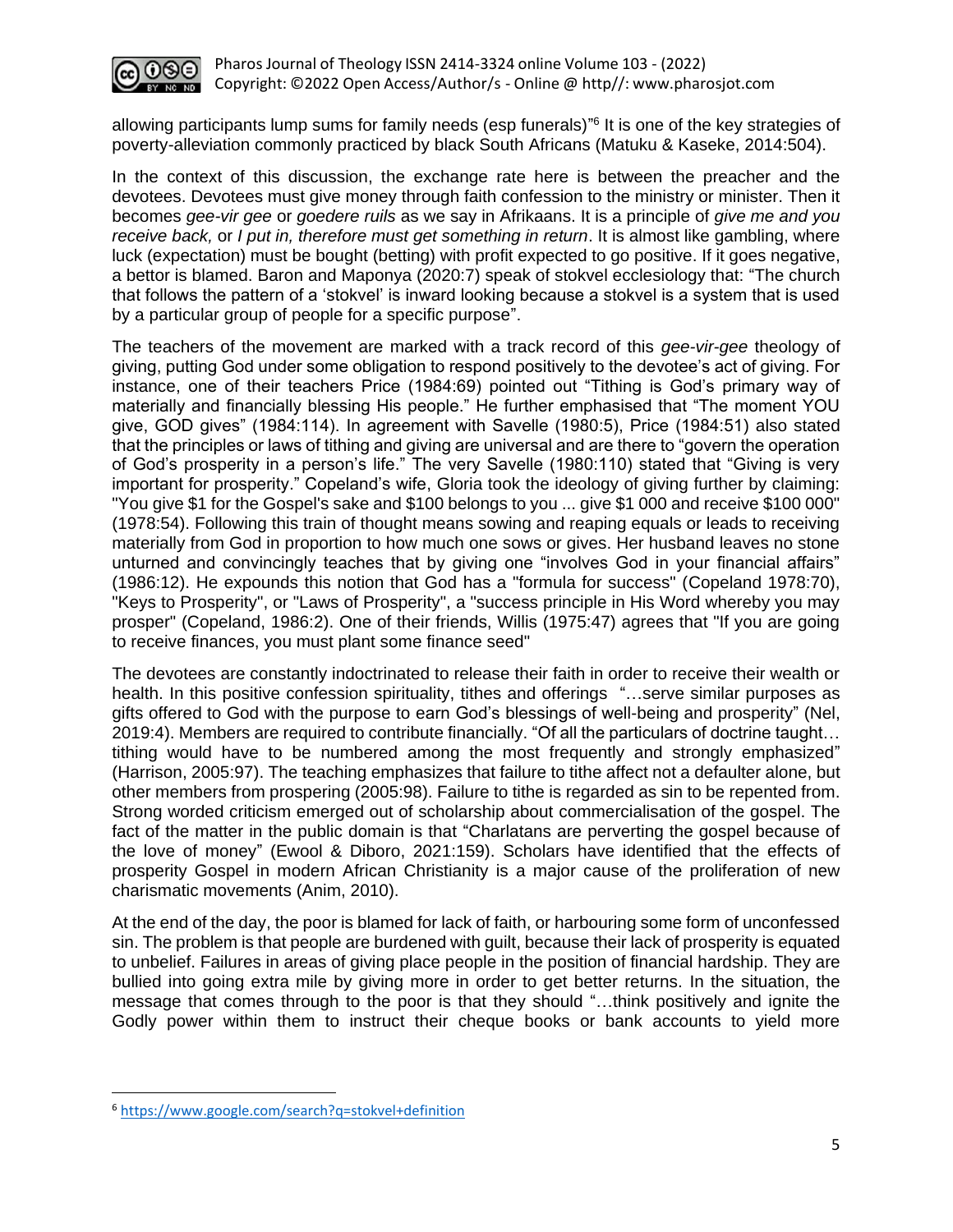

(abundance) or to embrace the spirit of 'name it and claim it' when coming to material possessions" (Mashau & Kgatle, 2019:1).

Kenyon took his conviction further to claim that Jesus Christ was imputed with Satan's nature on the cross. He died spiritually and descended into hell to suffer as a substitutionary sacrifice on behalf of humanity (1968:15). The only thing believers need to do is to exercise their divine rights offered by Jesus Christ, and thereafter claim these rights by believing the promises of the Word, and so activate their faith

Both Hagin and Copeland enhanced the popularity of Pentecostalism by their symbiotic teachings on health and prosperity. To bring this point home, a long quotation from Anderson is important as a matter of clarity: "Kenneth Copeland developed Hagin's teaching with a greater emphasis on financial prosperity and formulated 'laws of prosperity' to be observed by those seeking health and wealth. Poverty is seen as a curse to be overcome through faith. Through 'faith-fierce', believers regain their rightful divine authority over their circumstances" (2004:221).

For any systematic theologian or church historian to understand the doctrinal confession of this movement, the research by Daniel R McConnell, *A Different Gospel* (1988) is a reliable source. In this manuscript McConnell highlights the fact that Kenyon derived his doctrine from the metaphysical cults, while Hagin plagiarized Kenyon and fathered the Faith Movement.

McConnell (1988:185) points out the following doctrinal errors in this theology:

- 1. Its *deistic view of God,* who must dance to men's attempts to manipulate the spiritual laws of the universe.
- 2. Its *demonic view of Christ*, who was filled with 'the Satanic nature' and must be 'born again in hell.'
- 3. Its *gnostic view of revelation*, which demands denial of the physical senses and classifies Christians by their willingness to do so; and
- 4. Its *metaphysical view of salvation*, which deifies man and spiritualises the atonement, locating it in hell rather than on the cross, thereby subverting the crucial biblical belief that it is Christ's physical death and shed blood, which alone atone for sin

For a sensible systematic theologian, the following theological observations can be added to add into Faith Movement's body of theology. These observations and conclusions are reached as one listen to Faith Preachers' sermons, reading their literature, and seeing them in operation, especially through some television channels:

- 1. They believe that faith is a 'force' as demonstrated by God who spoke creation into existence. Humans were prior to the fall, possessed the same authority and ability to command things into existence. Soteriology deals with hamartiology to restore sensible anthropocene. In other words, salvation deals away with sin to reconcile humanity back to God or original intentions of creation. Consequently, restoring humans to original state of the ability to command things into being.
- 2. Humans as i*mago Dei* careers, when they go through soteriological revolution, they become 'little deities' or little gods with capacity to make positive confessions that must be followed by faith that what one has confessed has already happened. Therefore, the God who is bound by the laws of the 'faith-force' is left with no option but to respond positively to human words or confessions made. The movement believes that when *rhema* word is positively confessed, physical healing and material prosperity is enacted.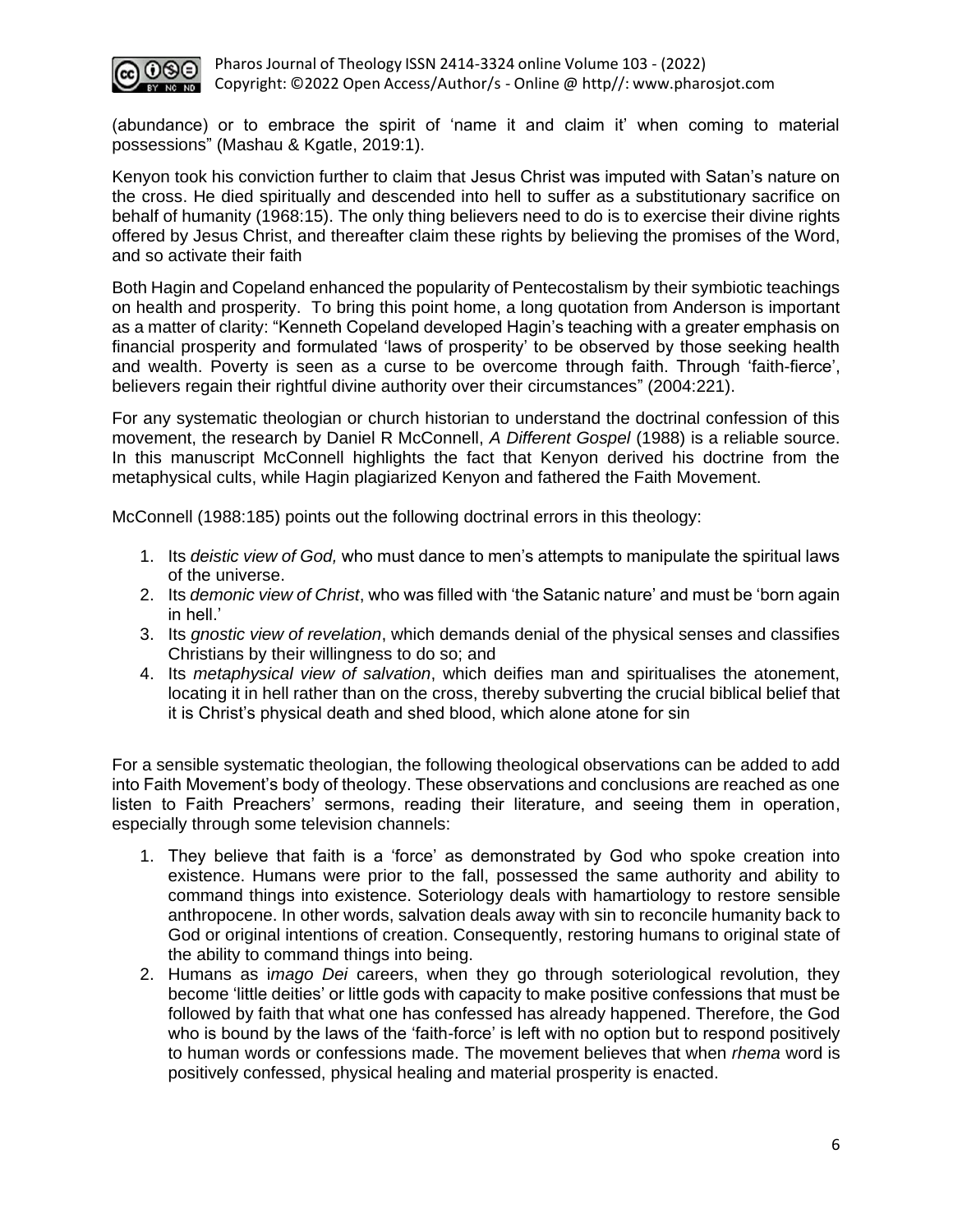

- 3. One universal problem encountered in this movement is making God a commodity to be purchased by humans at will. The teaching is that for God to be able to bless one materially, especially financially, one must first demonstrate faith by financial contributions, especially to those who preach this message to them.
- 4. Another doctrine that has become an evangelical menace within Positive Confession Movement is that of associating sickness with sin or lack of faith on the part of the one who is sick.
- 5. In Word of Faith, preachers regard themselves as depositories of God's revelation. They believe it is their mandate to deliver revealed messages to others. For the movement, the pastor's preaching is a directed revelation from God, therefore cannot be questioned or critiqued, lest one is labeled a heretic or false prophet. This becomes an extra-biblical revelation that runs into conflict with evangelical exposition of the Word directly from the revealed word, the Bible. "Rather than a sermon, as in more traditional churches, in the Word of Faith Movement, the pastor or other speaker sees himself or herself as coming to instruct, to deliver information and insight—'new revelation,' as it were—from God to the people" (Harrison 2005:88).
- 6. The leniency to this kind of revelatory authority is that it may easily lead to 'pastor worship cult' that elevates the pastor to be above anyone else, consequently compromising the evangelical stance on priesthood of all believers. So, the underlining principle here is that the rejection of the pastor's preaching is the rejection of God's Word.

Anti-intellectualism is one of the salient features of Pentecostalism, the Positive Confession is not an exception. They denigrate orthodox methods of biblical hermeneutics and theological education. There is a direct communication between God and people, so there is no need for education. Despite the leaders' vehement rejection of theological education, they insist and claim to have a better grasp on the contents and the meaning of the Bible, because of the revelatory power in their kerygma. Harrison (2005:7) continues to highlight this notion:

> This direct revelation of God's will and mind through his Word and prayer is seen as a purer form of knowledge and source of scriptural meaning than that which can be attained or accomplished through the intellect in formal training and study in biblical exegesis and hermeneutics. The knowledge of God's will that can be attained by common folk…who may not be college or seminary educated, is more highly valued.

There is no doubt that anti-intellectual stance opens the door for theological error. Church history proves that for ages orthodoxy and purity of faith had been preserved through the necessary skills for Bible interpretation.

These doctrinal stances make the movement a distinctive branch within classical Pentecostalism. Vreeland (2007:76) attests to this distinction that:

> What separates Word of Faith churches from classical Pentecostal is an overt emphasis on divine healing, financial prosperity and positive confessions. Classical Pentecostals, such as the Assemblies of God, embrace an emphasis on divine healing but are cautious and often critical of an emphasis on financial prosperity, and the practice of speaking positive confessions.

Further doctrinal conviction within the movement is what one of their current preachers, Robert Schuller, calls possibility thinking. He defines this possibility thinking as a "maximum utilization of the God-given powers of imagination exercised in dreaming up possible ways by which a desired objective can be attained" (1986:76). Schuller equates possibility thinking with faith, using the hermeneutical analysis of Matthew 17:20. Possibility thinking assumes that there must be a way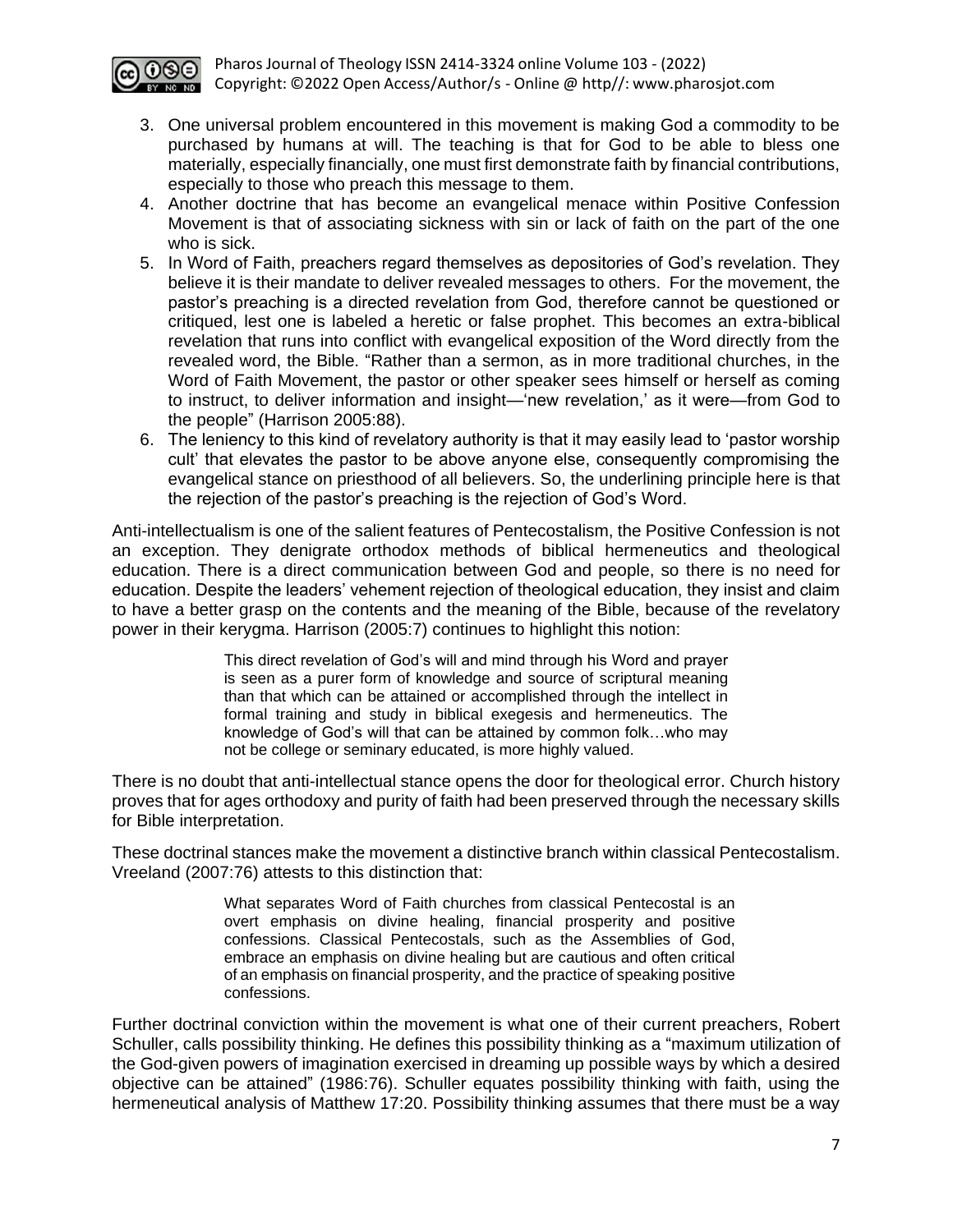

to achieve a desired objective; and it makes great pronouncements (confessions). "Possibility thinking is simply opening your mind for God to unfold the ways in which His will can be accomplished" (1986:77). Possibility thinking as faith encourages positive confession that God is unlimited, therefore nothing is impossible for those who believe.

The painful experiences to the contrary are when people are agonizing in pain or any negative circumstances of life are dubbed to have made "a negative confession, unbelief, or a failure to observe the divine laws" (Anderson, 2004:221). Mashau and Kgatle (2019:1) expound this notion that the movement views "Poverty within this paradigm *as*… sin, laziness and lack of faith." Some people suffered some faith setbacks because of this labeling as faithless or people of unbelief.

The fact is that prosperity gospel dominates Neo-Charismatic hermeneutical landscape. The preachers, not all of them are known for opulent lifestyle. "The success is based on properties such as auditorium, vehicles and personal adornment such as tailor-made outfits, jewelry, etc." (Resane, 2017:4). They are indeed wealthy and look happy, though some hide some physical ailments such as chronic diseases like diabetes, hypertension, cancer etc. (Wallis, 1996) They normally don't disclose these conditions as they run contrary to their *kerygma.* They find their dogma conflicts with their confession (Astin, Harkness & Ernst, 2000). They sneak to health centers and professionals secretly so that their followers may not see them. Ironically, they consult medical experts far from their geographical locations, sometimes in the foreign lands where they are not popular or may not be easily identified. They do like some African politicians and some pastors who apply Nicodemus style of nocturnal consultation, by visiting the witchdoctor at night so that their followers may not know their source of power. Ukachi (2013:337) highlights this concern of the "…increase in the incidence of so-called Charismatic witchcraft and syncretism among church leaders."

#### **Rationale behind positive confession in Neo-Charismatic Churches**

The influence or the legacy of Positive Confession Movement is not an African issue. It is "…a global phenomenon riding on the wave of capitalism which is sweeping the global economy" (Mashau & Kgatle, 2019:2). Typical of the prosperity preachers all over the world, their message is anthropocentric, blaming the victims of poverty for the lack of faith; without speaking prophetically into the causes of poverty within or from the socio-economic ideological political echelons of society. This is the area where these preachers' prophetic role is exposed under the radar.

Many African church leaders come from some disadvantaged socio-economic backgrounds. Some pastors from evangelical churches struggle with poverty. They desire to take their faith to the next level. For most, if not the rest of their faith-journey they have been indoctrinated that poverty is a noble state. Most of them are "still under the impression that it was worldly and carnal to have wealth or modern conveniences, or to wear and drive the latest and the best" (Hamon, 1997:197). Church history demonstrates that faith commitment equals poverty. The Greek philosophy with dualistic worldview embraced the notion that there is a distinction between the spiritual and the material world; and that the spiritual world is superior. Wealth was associated with material world; and that "truly spiritual people were to avoid wealth as much as possible" (Wagner, 2008:185). It is historically noted that the monasteries were to be populated with monks and nuns marked with unquestionable spirituality marks of poverty, chastity and obedience. "While chastity and obedience are not as prevalent today, poverty unfortunately persists as a spiritual ideal" (Wagner, 2008:185). Africans look for the faith that can enhance their privileges and power.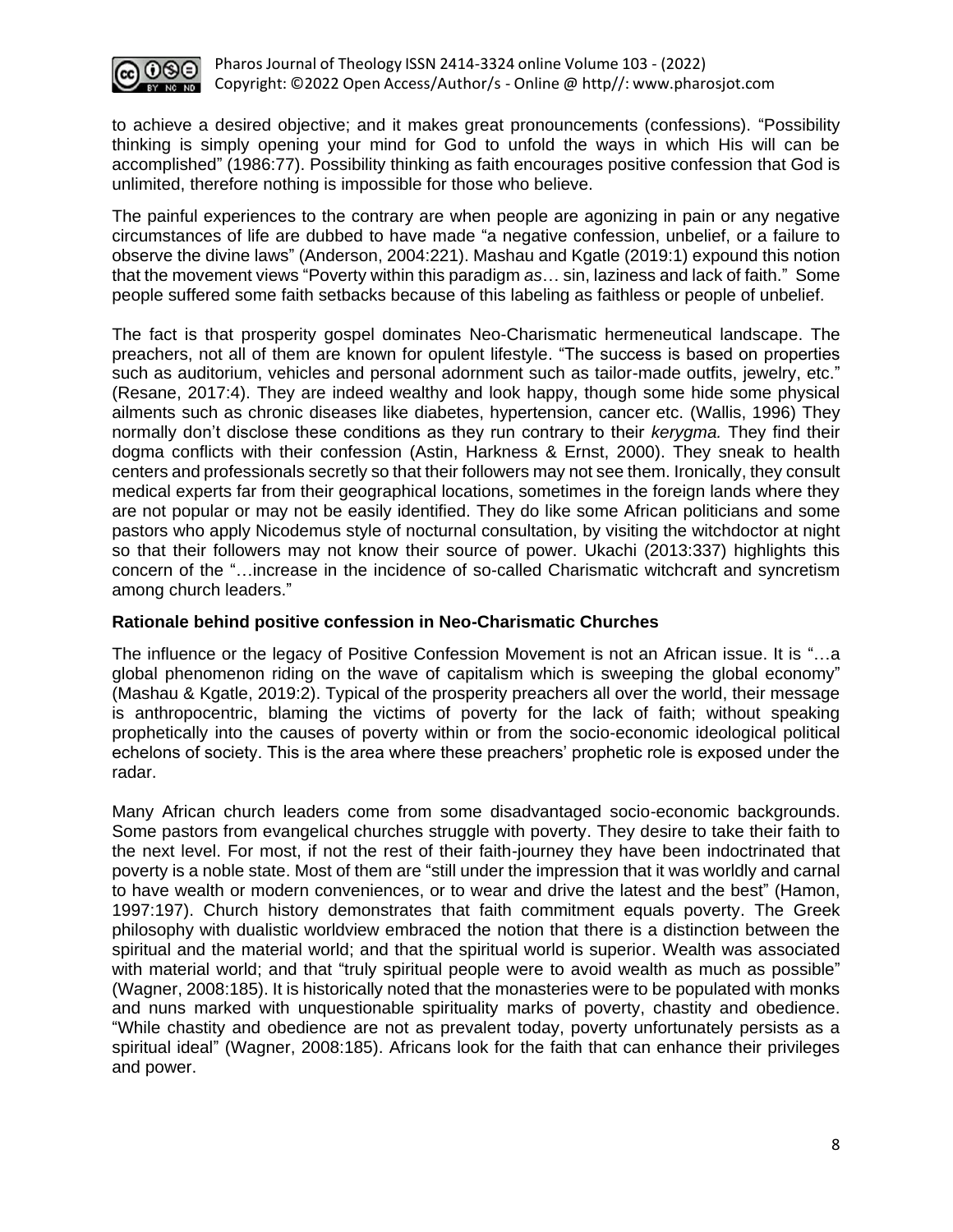

The missionaries of the eighteenth century brought the same gospel to Africa. They proselitised Africans to opt for poverty, not wealth in order to enter the kingdom of heaven. Poverty was equated with the highest piety and sobriety. Indeed, for centuries "the Church had taught that spirituality and poverty were synonymous" (Hamon, 1997:196). However, the perpetuation of the positive faith movement through the Neo-Charismatic churches points out that there is "a notable shift from the missionary messages which focused on heavenly prosperity to the experience of prosperity in the material present" (Chitando & Biri, 2016:75). Faith as a key to prosperity is believed to enact virtuous power in economic field. Neo-Charismatic "Christianity has proved a more credible alternative to existing mission churches whose theology has proved a bit too distant from the aspirations of the people" (Cezula, 2015:141-142).

It is not only the poor clergy or laity or the underprivileged masses that subscribe to the prosperity accessed through positive confession. According to Togarasei (2011:340), "…the teaching on prosperity has made the rich to feel at home. They found it to be a departure from the missionary teaching that pronounced blessings on the poor." This is popular in Africa: "They attract Africa's upwardly mobile youth and *nouveau riche* middle class with their international outlook, transnational networks and emphasis on success, wealth and prosperity as indices of God's blessings" (Nel, 2019:4; Walls, 2002:92).

Some join and follow it in order to protect their capitalistic ideology which has enhanced their amassed wealth. They embrace this in order to feel or make their businesses secure. Since their leaders are rich, they also aspire those riches. One of the catch words from these preachers is entrepreneurship. "They claim that their wealth is the result of their hard work, since they are also entrepreneurs" (Resane in Kgatle & Anderson, 2021:103). Some Neo-Charismatic leaders strive to find proximity to the top politicians, especially the head of the state or the monarch. In some places, these preachers are used to campaign either on behalf of or for the political ascendancy to the high political echelons of the state. A pastor and a politician become comrades in arms. This is seen as a prestige by the preacher. Some politicians do not go to church until the time of elections campaigns. They attend to give the pastor some sense of prestige, or to boost his or her ego. Politicians are prophesied over and made to make positive confessions in order to guarantee their political victories. The South African media confirm this trend where cabinet ministers make journeys to these formations in order to gain some divine approvals from these preachers. One example to be cited here was in the *Mail & Guardian Newspaper* carrying headlines by one politician, 'Politicians and pastors preach a false gospel' (Mngxitama, 2016).

The Neo-charismatic churches thrive on the doctrine of salvation that is proved by success in life. It is this conviction that convinces the poor that in God there is healing and all earthly and heavenly riches. Resane (2022:3) captures it well that: "These churches evolved as a means of salvation economy where materialism, prosperity and prestige are the appeal to psychosocial needs of Africans whose lives are ravaged by poverty of underprivileged."

The doctrine of salvation is intertwined with confessional liturgies, and this is especially true in Africa. Prayers and sacrifices are linked to invocation or appeal for success in life. Hence, Nel (2019:3) is correct that "African salvific goals are often evident in libation prayers, which focus on material blessings and prosperity." African religious worldview is always centered around the divine blessing which encapsulates prosperity, privilege, and power. It is pointed out by Dubarry and Müller (2019:4) that "African religions have always been about prosperity and material wellbeing." Religion is associated with success; hence prosperity preachers delve into this niche and capitalize on it for the growth of the churches, which leads to higher possibility of access to wealth through members. The bottom line is that African Charismatics 'acknowledge a spiritual basis for everything such that material success becomes an evidence for spiritual success" (Ola,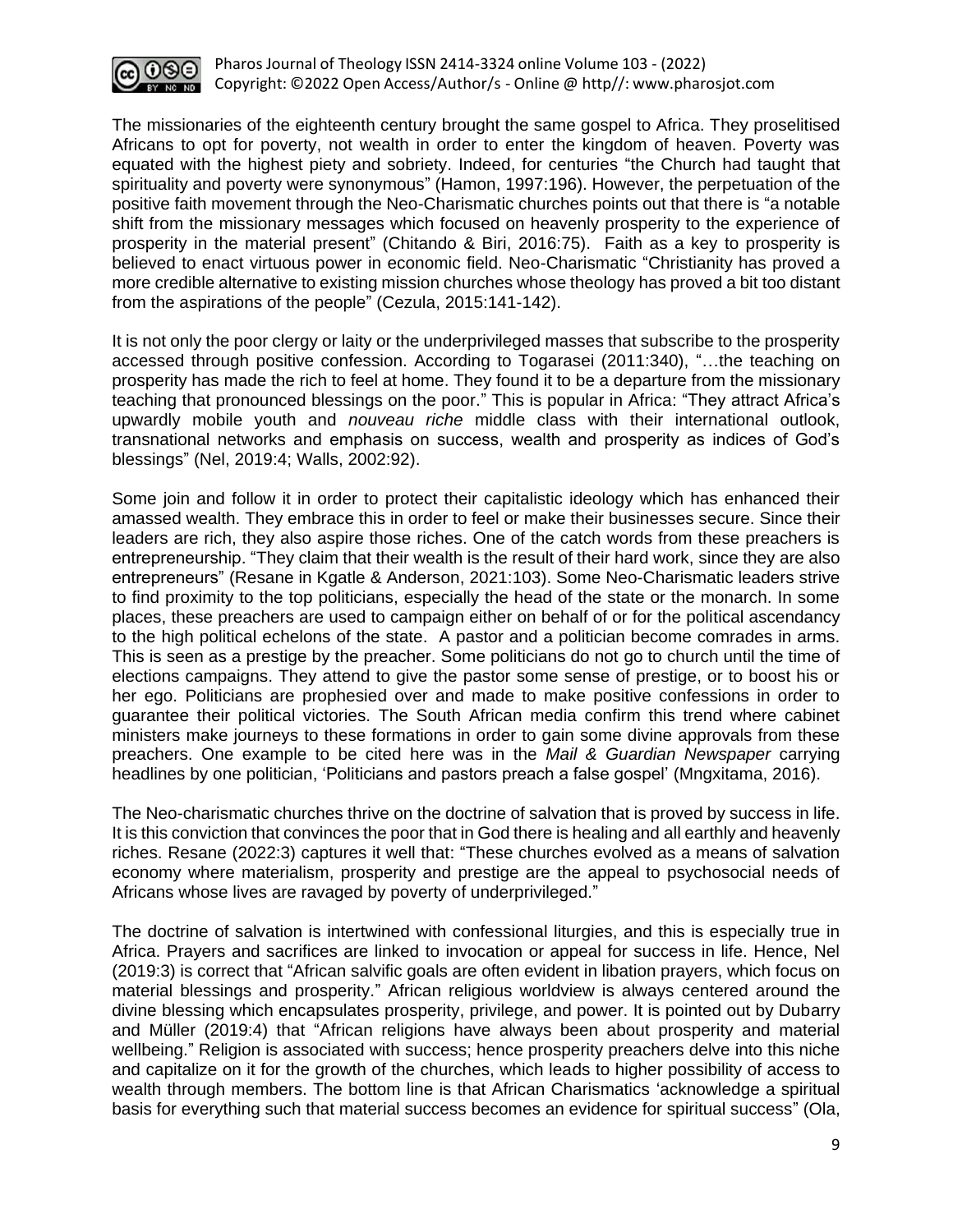

Pharos Journal of Theology ISSN 2414-3324 online Volume 103 - (2022) Copyright: ©2022 Open Access/Author/s - Online @ http//: [www.pharosjot.com](http://www.pharosjot.com/)

2019:8). The abject poverty in Africa opens Africans, regardless of their geographical locations, to receptivity of prosperity gospel invoked by confession, libations, or sacrifices.

Positive contribution of this movement to Christian faith is captured by Wagner (1999:253) that it called Christians to the dynamic role of Christian faith in the normal daily life: "It was needed because many of us had fallen into the rut of a watered-down and relatively powerless view of faith." The movement injects some passion into the hearts of many Christians who start to appreciate the promises of God in his word, the Bible. The emphasis on studying the Scriptures is also vital for healthy ecclesiastical lifestyle. Its focus on practical living is a healthy reminder that the Bible is to control the everyday lives of Christians. They enhance biblicism, which is one of the cornerstones of evangelicalism; and of course, add value to faith excitement as devotees start to appreciate the unity of God by believing in him unreservedly. Broadly, this Charismatic trend encourages transformative faith into a material reality of life, which is the potency of faith (Niemandt, 2017:203–219). According to Adamo (2021:8), this movement "motivates African Christians to demonstrate their faith in the God of Israel to perform his miracle again as he did amongst ancient Israelites."

The focus on practical living is a commendable feature that reminds Christians that the Bible is the rule of faith and conduct in daily life experiences. It is a public knowledge that South Africa is significantly and racially divided on Sunday more than any day of the week. One contribution by Positive Faith Movement, especially in South Africa is the effort to produce multi-cultural churches, which is the failure of many evangelical fellowships in the post-apartheid era. The movement demonstrates and displays the barrier-breaking power of the gospel. Wherever one finds their fellowship, they are always multicultural or multiracial, unlike the traditional denominations and some classical Pentecostal churches in South Africa.

#### **Conclusion: Strengths and Weaknesses**

Emphasis on prosperity undermines the evangelical understanding of the rudiments of the gospel. Divine blessings are not supervenient to one's ability to give or follow some principles. Trusting Jesus as Jehovah Jireh is the principle that unlocks God's resources that are released sovereignly on those who invoke him for them. Putting faith in Jesus is not an access to prosperity as there are millions of poor Christians in the world. In their poverty, humanity in Christ experiences this shalom of God and wait expectantly for divine interventions in their lives. Many people abandon the faith and walk away from God, after following all the principles and their expectations are untouched or addressed.

On top of these shortcomings, Ukachi (2013:337) adds the tendency to ignore the issue of holiness in the Body. This can be affirmed by number of these leaders whose marital lives had been some multiple partners.

The movement needs to, in its geographical conglomerates, aim to strike a balance in the prosperity teachings. Ukachi (2013:338) makes a somber appeal: "The church must bring a balance between prosperity and Christian commitment; between prosperity and Christian character; between prosperity and sacrifice; between prosperity and holiness; and between greed and self- contentment."

These tenets of evangelical values (commitment, character, sacrifice, holiness, and contentment) are replaced with success, self, immediate reward and empire building. Sacrificial living of championing for human salvation, social justice, evangelism, discipleship, and God's kingdom mindedness are abandoned. The current Neo-Charismatic movement is called upon to conduct a thorough introspection that may lead to the return to the fundamentals of the evangelical faith.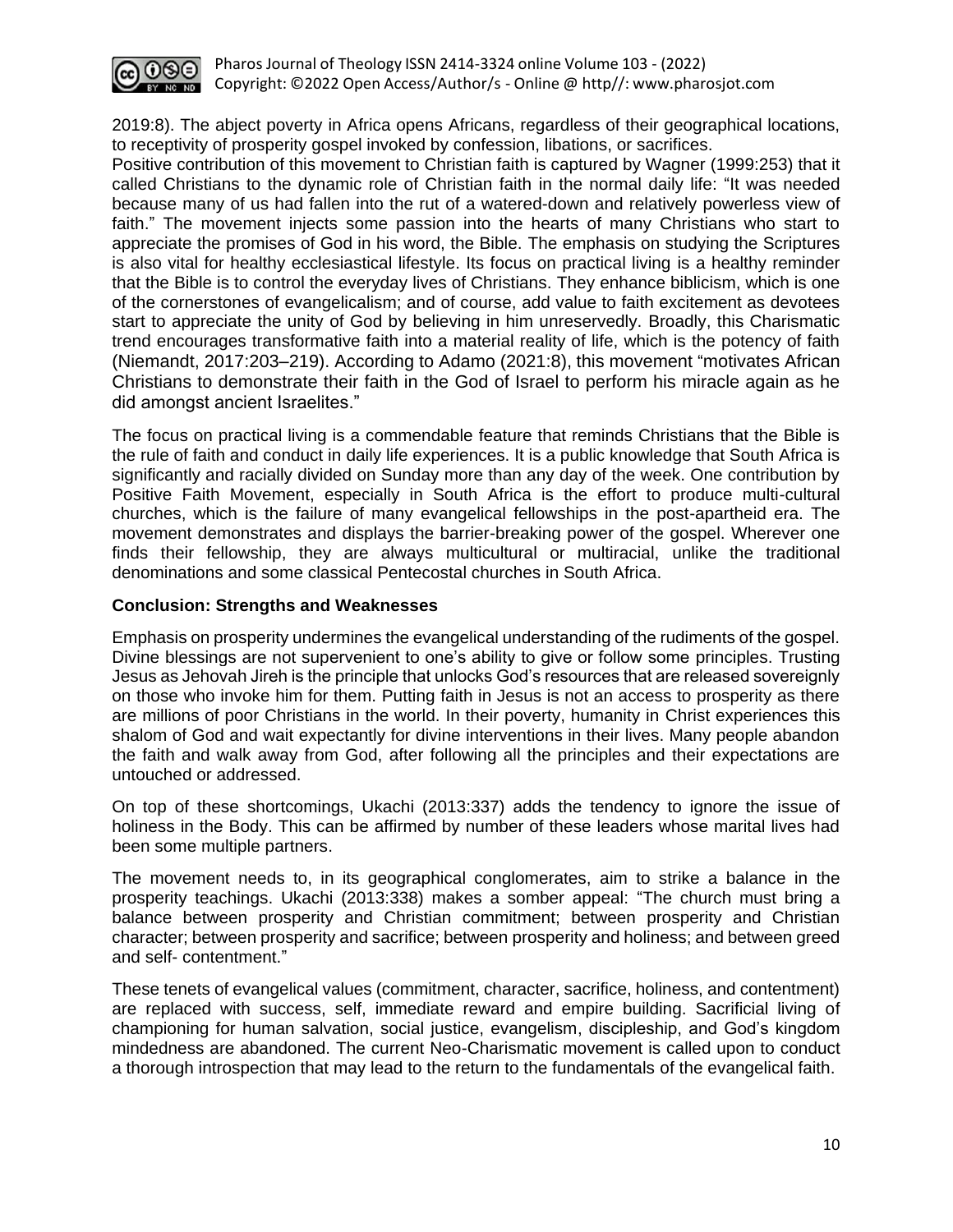

#### **References**

Adamo, D.T. (2021). The African background of the prosperity gospel, *Theologia Viatorum* 45(1), a71. https://doi.org/10.4102/tv.v45i1.71

Anderson, A. (1987). The prosperity message in the eschatology of some new Charismatic churches in South Africa, *Missionalia*, 15(2), 72-83.

Anderson, A. (2004). *An Introduction to Pentecostalism,* Cambridge: Cambridge University Press.

Anim, E. K. (2010). The prosperity Gospel in Ghana and the primal imagination, *Pentvars Business Journal*, 4(3), 67-77.

Astin, J.A, Harkness, E. & Ernst, E. (2000). The effectiveness of "faith healing": a systematic review of randomized trials. *Annals Inter Med,* 132, 903–910.

Atkinson, W.P. (2007). A Theological Appraisal of the Doctrine that Jesus Died Spiritually, as Taught by Kenyon, Hagin and Copeland, Doctor of Philosophy Thesis, The University of Edinburgh.

Balmer, R.H. (2004). *Encyclopedia of Evangelicalism: Revised and expanded edition*, USA: Baylor University Press.

Baron, E. & Maponya, M.S. (2020). The recovery of the prophetic voice of the church: The adoption of a 'missional church' imagination, *Verbum et Ecclesia,* 41(1), a2077. https://doi.org/10.4102/ ve. v41i1.2077

Bowman, B. (1988). The Gospel According to Paul: A Critique of Kingdom Theology. *Christian Research Journal,* Winter/Spring, 12-20.

Bowman, R.M. (1991). CRI Speaks out in the Errors of the 'Word-Faith' Movement. 1<sup>st</sup> Edition, *Christian Research Institute,* San Juan: Capistrano.

Brown, C.G. (2011). *Charismatic Healing*, Oxford: University Press.

Capps, C. (1980). *Changing the Seen and Shaping the Unseen*, Tulsa: Harrison House.

Cezula, N. (2015). Reading the Bible in the African context: Assessing Africa's love affair with prosperity Gospel, *Stellenbosch Theological Journal*, 1(2), 131–153. DOI:<http://dx.doi.org/10.17570/stj.2015.v1n2.a06>

Chitando, E. & Biri, K. (2016). Walter Magaya's Prophetic Healing and Deliverance (PHD) Ministries and Pentecostalism in Zimbabwe: A Preliminary Study with Particular Reference to Ecumenism, *Studia Historiae Ecclesiasticae*, 42(2), 72–85.

Copeland, G. (1978). *God's will is prosperity,* Tulsa: Harrison House.

Copeland, K. (1986). "How you can solve the prosperity puzzle", in *Believers voice of victory.* Fort Worth: Kenneth Copeland Ministries.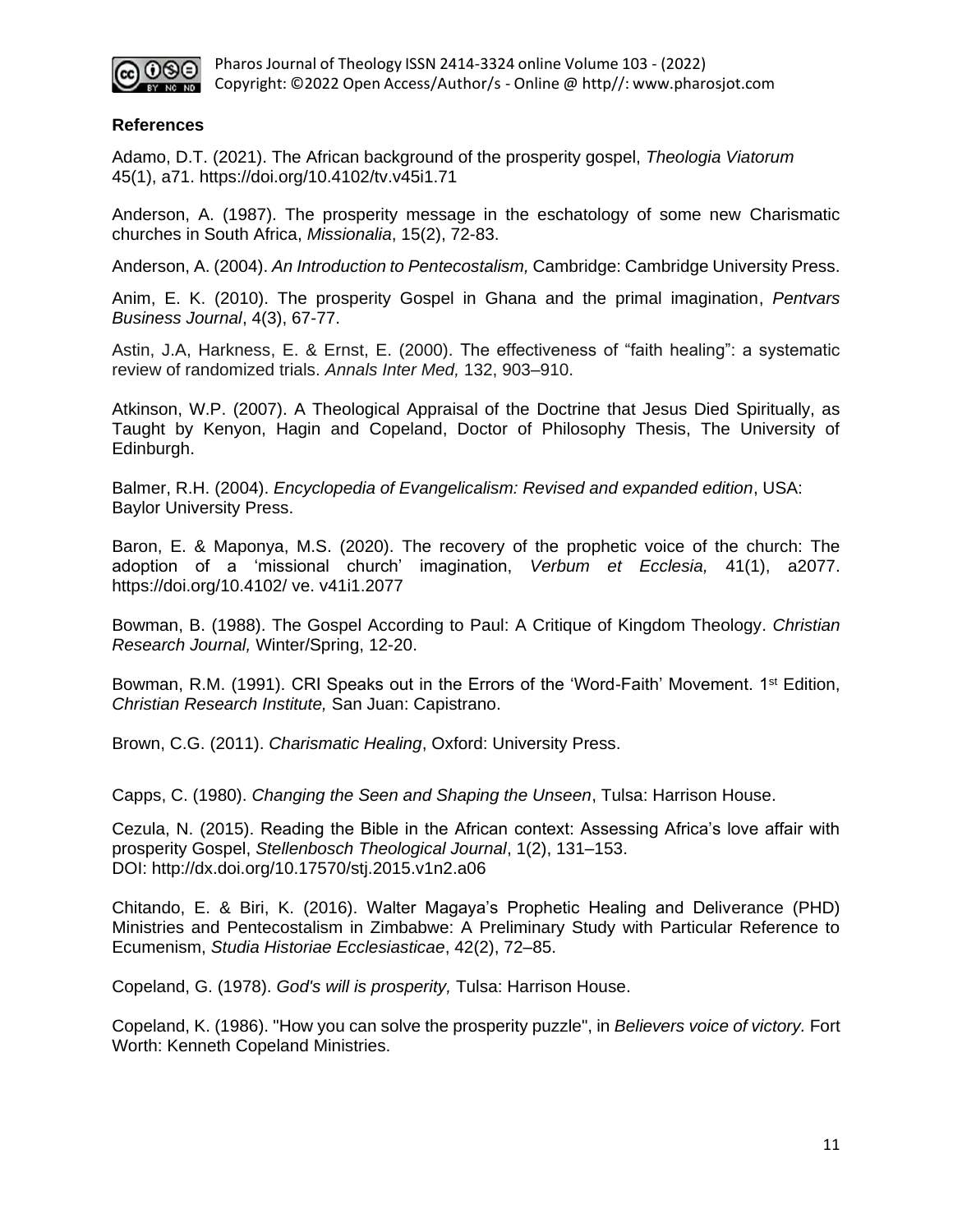

Dubarry, T. & Müller, R. (2019). Pentecostal churches and capitalism in a South African township: towards a communism of the Market? *The Journal of Religion in Africa,* July 2019. [Available online at DOI: 10.13140/RG.2.2.24583.55202]

Ewool, S. A. & Diboro, P. K.-E. (2021). The Relevance and Practice of Theological Education: A Case Study of Charismatic Churches in Santasi-Heman, Ghana, *International Journal of Academic Research in Business and Social Sciences*, 11(10), 157–174.

Frahm-Arp, M. (2018). Pentecostalism, Politics, and Prosperity in South Africa, *Religions*, 9, 298. [Available online at doi:10.3390/rel9100298 [www.mdpi.com/journal/religions\]](http://www.mdpi.com/journal/religions)

Gbote, E.Z.M. (2014). Commercialized Gospel: A Missiological Assessment of Prosperity Gospel. Unpublished Thesis. University of Pretoria: Pretoria. [Available online at [http://repository.up.ac.za/bitstream/handle/2263/40347/Gbotoe\\_\]](http://repository.up.ac.za/bitstream/handle/2263/40347/Gbotoe_)

Grabovska, I., Talko, T., Kahamlyk, S., Honcharenko, M. & Sierova, Y. (2021). Political Ideas Presented by Leaders of the "New Generation" Charismatic Movement Regarding the Formation of Postsecular Trends in Ukraine. DOI: 10.24234/*wisdom.* V17il. 452.

Hagin, K.E. (1991). *The Believer's Authority,* 2d ed. ,Tulsa: Kenneth Hagin Ministries.

Hagin, K. (2008). *Faith Bible Study Guide* by Kenneth E Hagin. [Available online at [https://www.pdfdrive.com/faith-bible-study-guide-by-kenneth-e-hagin-e21629799.html\]](https://www.pdfdrive.com/faith-bible-study-guide-by-kenneth-e-hagin-e21629799.html)

Hamon, B. (1990). *Prophets and the Prophetic Movement: God's Prophetic Move Today,* Santa Rosha Beach: Destiny Image Publishers.

Hamon, B. (1997)*. Apostles, Prophets and the Coming Moves of God: God's End-Time Plans for His Church and Planet Earth,* Santa Rocha Beach: Christian International.

Harrison, M. (2005). Righteous *Riches: The Word of Faith Movement in Contemporary African American Religion,* New York: Oxford University Press.

Johns, C.B. (1998). Pentecostal Formation: A Pedagogy among the Oppressed. In John Christopher Thomas, Rick D Moore & Steven J Land eds. *Journal of Pentecostal Theology Supplement,* Series 2*.* Eugene: Wipf & Stock Publishers

Kenyon, W. (1943). *Jesus the Healer,* Seattle: Kenyon's Gospel Publishing Society.

Lukhele, A.K. (1990). *Stokvels in South Africa: Informal savings schemes by blacks for the black community*, Amagi Books: Johannesburg.

Martin, W. (1988). 'Growing Dangers in the Positive Confession Faith Teachings.' *Christian Research Newsletter*, 1(3).

Mashau T.D. & Kgatle, M.S. (2019). Prosperity gospel and the culture of greed in post-colonial Africa: Constructing an alternative African Christian Theology of Ubuntu, *Verbum et Ecclesia*  40(1), a1901. [Available online at https://doi.org/ 10.4102/ve. v40i1.1901]

Mashigo, P & Schoeman, C. (2012). Stokvels as an instrument and channel to extend credit to poor households in South Africa, *Journal of Economic and Financial Sciences*, April 2012 5(1), 49-62.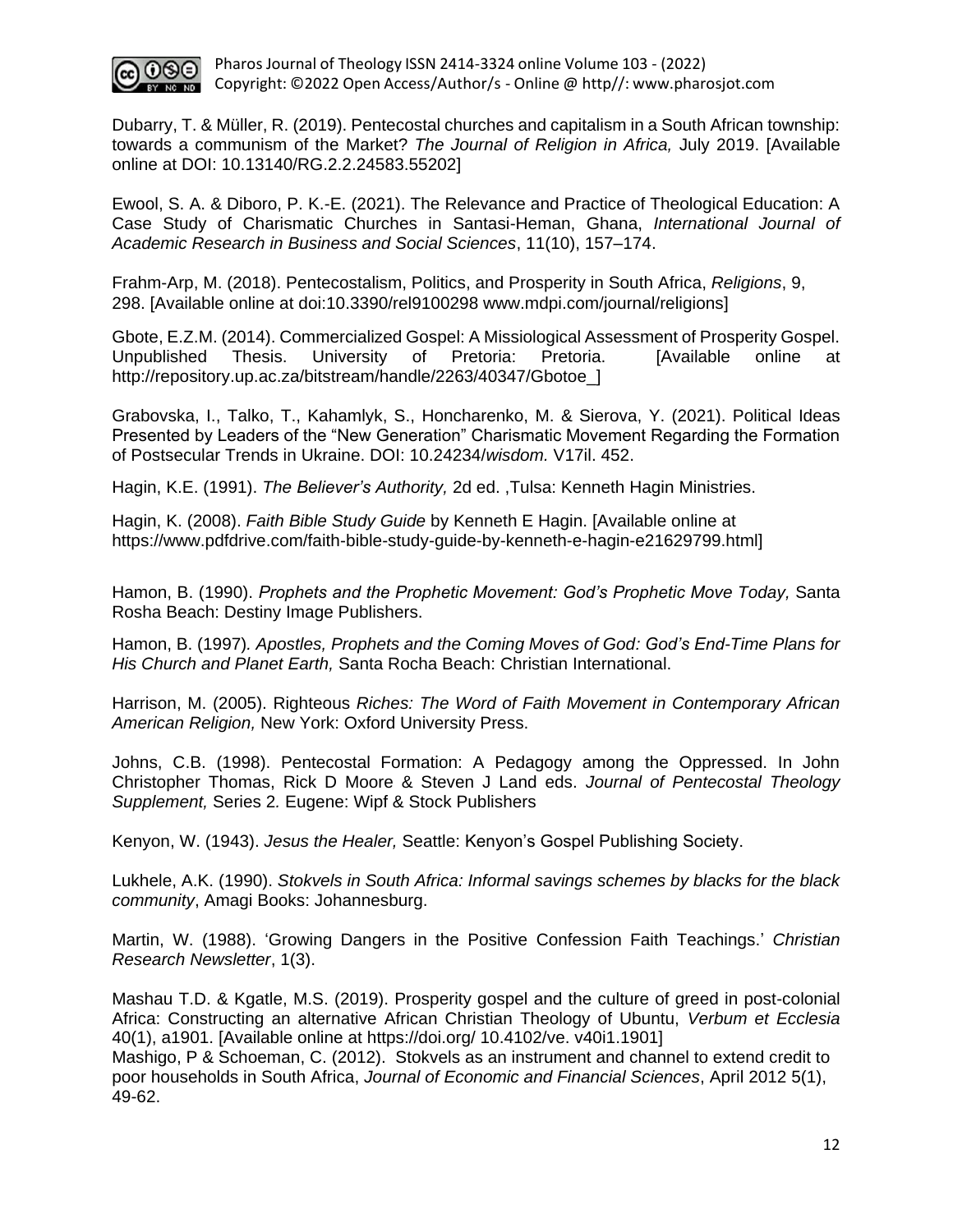

Matuku, S. & Kaseke, E.(2014). 'The role of stokvels in improving people's lives: The case in Orange Farm, Johannesburg, South Africa', *Social Work,*50(4), 504–515.

McConnell, D.R. (1988). *A Different Gospel: A Historical and Biblical Analysis of the Modern Faith Movement*, Peabody: Hendrickson Publishers.

Mngxitama, A. (2016). 'Politicians and pastors preach a false gospel', *Mail & Guardian*, 24 March, [Available online at [http://mg.co.za/article/2016-03-23-politicians-and-pastors-preach-a-false](http://mg.co.za/article/2016-03-23-politicians-and-pastors-preach-a-false-gospel)[gospel\]](http://mg.co.za/article/2016-03-23-politicians-and-pastors-preach-a-false-gospel)

Moriarty, M.G. (1992). *The New Charismatics*, Grand Rapids: Zondervan.

Nel, M. (2019). The African background of Pentecostal theology: A critical perspective, *In die Skriflig,* 53(4), [Available online at https://doi. org/ 10.4102/ids. v53i4.2418.]

Niemandt, N. (2017). 'The prosperity gospel, the decolonization of theology, and the abduction of missionary imagination', *Missionalia* 45(3), 203–219. [Available online at https://doi. org/10.7832/45-3-199]

Ola, J. (2019). 'Strangers' Meat is the Greatest Treat, *African Christianity in Europe* [Available [https://www.academia.edu/41993424/\\_STRANGERS\\_MEAT\\_IS\\_THE\\_GREATEST\\_TREAT\\_AF](https://www.academia.edu/41993424/_STRANGERS_MEAT_IS_THE_GREATEST_TREAT_AFRICAN_CHRISTIANITY_IN_EUROPE) [RICAN\\_CHRISTIANITY\\_IN\\_EUROPE\]](https://www.academia.edu/41993424/_STRANGERS_MEAT_IS_THE_GREATEST_TREAT_AFRICAN_CHRISTIANITY_IN_EUROPE)

Price, F. K. C. (1984). *High finance: God's financial plan,* Tulsa: Harrison House.

Resane, K.T. (2008). A Critical Analysis of the Ecclesiology of the Emerging Apostolic Church with Special Reference to the Notion of the Fivefold Ministry, PhD Thesis submitted to the Department of Dogmatics and Christian Ethics. Pretoria: University of Pretoria.

Resane, K.T. (2017). 'Commercialisation of theological education as a challenge in the Neo-Pentecostal Charismatic churches'*, HTS Teologiese Studies/Theological Studies,* 73(3), a4548. [Available online at https://doi. org/10.4102/hts. v73i3.4548]

Resane, K.T. (2021). "Simon the Sorcerer offered them money" (Acts 8:19): some Pentecostals have gone commercial instead of evangelical" (p. 93-114) in Mookgo S. Kgatle and Allan H. Anderson, *The Use and Abuse of the Spirit in Pentecostalism: A South African Perspective*. Abingdon/New York: Routledge.

Resane, K.T. (2022). From small country churches to explosion into megachurches: A modern Pentecostal cultural fit for the Assemblies of God in South Africa, *Verbum et Ecclesia,* 43(1).

Rozet, D. (2020). "The Word of Faith Movement and Positive Confession. [Available online at [https://sats.ac.za/blog/2020/10/23/the-word-of-faith-movement-and-positive-confession/\]](https://sats.ac.za/blog/2020/10/23/the-word-of-faith-movement-and-positive-confession/)

Savelle, J. (1980). *Godly wisdom for prosperity,* Tulsa: Harrison House.

Schuller, R. H. (1986). *Your Church has a Fantastic Future: A Possibility Thinker's Guide to a Successful Church*, Ventura: Regal Books.

Sherman, B. (2017). 'The Hagins' Ministry, *World Religion.* [Available online at <https://tulsaworld.com/> ]